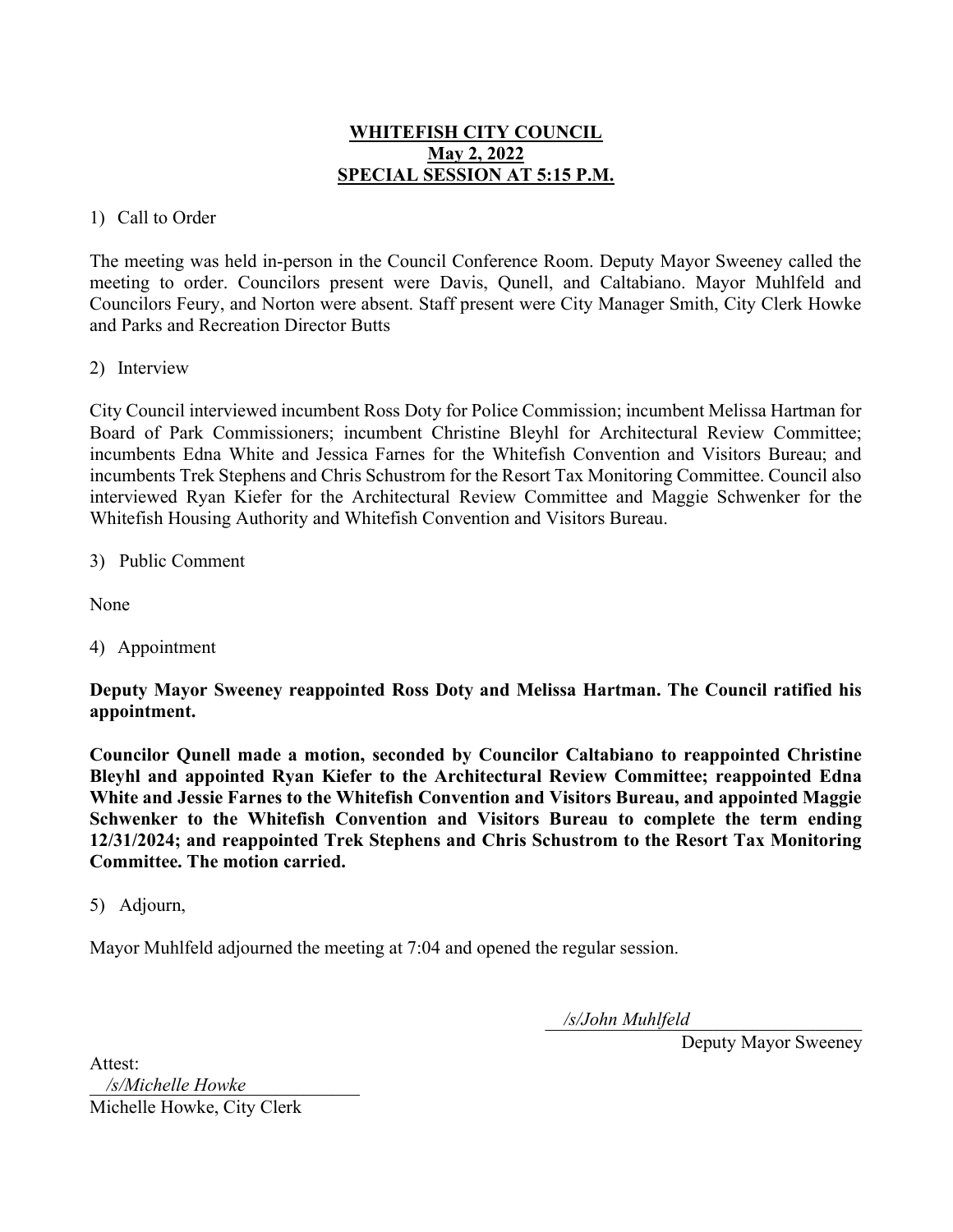# **WHITEFISH CITY COUNCIL May 2, 2022 7:10 P.M.**

# **1) CALL TO ORDER**

Deputy Mayor Sweeney called the meeting to order. Councilors present were Qunell, Caltabiano, and Davis. Mayor Muhlfeld and Councilors Feury and Norton were absent. City Staff present were, City Clerk Howke, City Manager Smith, City Attorney Jacobs, Planning and Building Director Taylor, Public Works Director Workman, Parks and Recreation Director Butts, and Police Chief Kelch. Approximately 28 people were in the audience and 4 attended virtually.

# **2) PLEDGE OF ALLEGIANCE**

Deputy Mayor Sweeney asked Edna White to lead the audience in the Pledge of Allegiance.

Deputy Mayor Sweeney moved agenda item 3) PRESENTATION to occur after agenda item 4) COMMUNICATIONS FROM THE PUBLIC.

Deputy Mayor Sweeney stated a Council member who is absent, requested a change to the agenda and asked if agenda item 7b) Ordinance amending Accessory Dwelling Units, be delayed to a date certain in the future. Council present chose to keep agenda item 7b) on the current agenda.

**4) COMMUNICATIONS FROM THE PUBLIC– (This time is set aside for the public to comment on items that are either on the agenda, but not a public hearing or on items not on the agenda. City officials do not respond during these comments but may respond or follow-up later on the agenda or at another time. The mayor has the option of limiting such communications to three minutes depending on the number of citizens who want to comment and the length of the meeting agenda)** 

Jan Metzmaker, 915 Dakota Avenue, stated she appreciates the direction the Whitefish Convention and Visitors Bureau (WCVB) has gone especially with the issues with COVID and the sustainability aspects of tourism. They are going in a good direction as far as informing the public. If you go to any town outside of a park, they are all getting inundated with tourist, and it is not all due to ads or the CVB. They should not get the blame for the influx. She thanked Executive Director Dylan Boyle for the great job that he is doing.

Mayre Flowers, Citizens for a Better Flathead, spoke towards agenda item 7b), regarding Accessory Dwelling Units (ADU). She encourages the council to postpone this item until a full council is present. If adding housing to these zones, it needs to be permanently affordable. This proposed ordinance does not address that.

Nathan Dugan, 937 Kalispell Avenue, via Webex, spoke towards agenda item 7b) regarding ADU regulations. The incentives for the deed restriction program will result in a lot of those being rented long term for at least five years to locals for affordable rates due to their size. He encourages the Council to approve the ordinance and move it forward.

## **3) PRESENTATION**

## **a) [Annual review](https://cityofwhitefishmt.sharepoint.com/:b:/g/documents/EeoThYMkAL5Mg7xt_8wRPpUB2VAtqVIwzjGVNslgr0mxmw?e=VaXgGq) and consideration of approval for Whitefish Convention and Visitors Bureau Marketing Plan and Budgeting for FY23 (p.51)**

Maria Joos, Whitefish Convention and Visitors Bureau Chair introduced Executive Director Dylan Boyle. Dylan presented the Whitefish Convention and Visitors Bureau Marketing Plan and budget for Fiscal Year 2023. Documentation is provided in the packet on the website.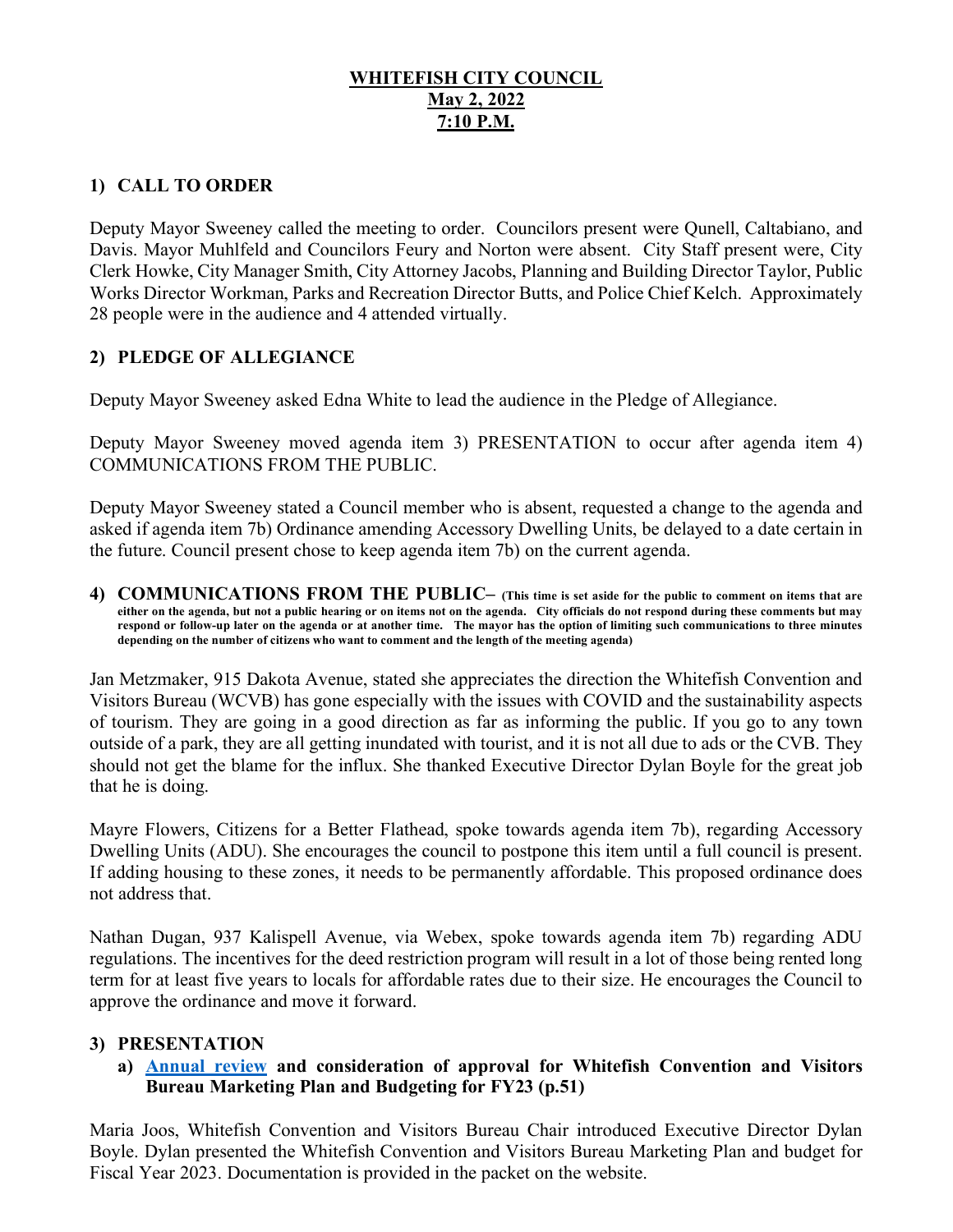**Councilor Davis made a motion, seconded by Councilor Qunell to approve the Whitefish Convention and Visitors Bureau FY23 Marketing Plan and the public portion of the budget of \$250,000. The motion carried.** 

## **5) COMMUNICATIONS FROM VOLUNTEER BOARDS**

#### None

- **6) CONSENT AGENDA (The consent agenda is a means of expediting routine matters that require the Council's action. Debate does not typically occur on consent agenda items. Any member of the Council may remove any item for debate. Such items will typically be debated and acted upon prior to proceeding to the rest of the agenda. Ordinances require 4 votes for passage – Section 1-6-2 (E)(3) WCC)**
	- **a) [Minutes](https://cityofwhitefishmt.sharepoint.com/:b:/g/documents/EW6Jd9lDj3tFp9QhNLTQhYYBcwlkkl_rol8InucV2ApcVA?e=96E3OK) from April 18, 2022, Special Session (p.91)**
	- **b) [Minutes](https://cityofwhitefishmt.sharepoint.com/:b:/g/documents/ERinjCRerQRBoBVChZiWhPgBpc2WCXFJy9mY5ik_LhGMQQ?e=1TUDHO) from April 18, 2022, Regular Session (p.92)**
	- **c) [Consideration](https://cityofwhitefishmt.sharepoint.com/:b:/g/documents/Ebz7QBmFTsVFr4n1gRK44UYBRvh4VApIYwfAyjg4gnqJNQ?e=pxCDYx) of a request from Ben Davis, Seven Hills Construction, requesting a 24 month extension until May 6, 2024, of the preliminary plat for the Orchard Lane 4 Subdivision, a 5-lot subdivision on 1.74 acres located off Colorado Avenue (p.98)**

**Councilor Qunell made a motion, seconded by Councilor Caltabiano to approve the Consent Agenda as presented.** Councilor Davis recused himself from this vote, his construction business is involved with agenda item 6c).

**Councilor Qunell amended his motion, with permission from Councilor Caltabiano, to approve the minutes from April 18th and move item c) to the May 16th meeting agenda. The motion carried.** 

- **7) PUBLIC HEARINGS (Items will be considered for action after public hearings) (Resolution No. 07-33 establishes a 30-minute time limit for applicant's land use presentations. Ordinances require 4 votes for passage – Section 1-6-2 (E)(3) WCC))**
	- **a) [Ordinance No. 22-\\_\\_;](https://cityofwhitefishmt.sharepoint.com/:b:/g/documents/ERguqw_PeOFJle6kHA0vvicBmor21ypanCwl7u4jdK6VAA?e=Ubd9Rh) An Ordinance rezoning approximately 7.035 acres of land located at the northwest corner of the terminus of Pheasant Run, known as Tract 1 of COS Nos. 19966 in Section 1, Township 30 North, Range 22 West, P.M.M., Flathead County, Montana , from County R-3 (One-family Residential) to WB-2 (Secondary Business District) and WR-2 (Two-family Residential), and adopting findings with respect to such rezone (WZC 22- 02) (First Reading) (p.106)**

Planning and Building Director Dave Taylor presented his staff report that is provided in the packet on the website.

Deputy Sweeney opened the Public Hearing.

Kurt Vickman, applicant, stated due to the fact that the Baker Avenue Extension is going to be a major arterial, the Highway 93 Corridor Plan and Growth Policy called for higher density along what will be a busy road. They selected WB-2 as the commercial designation and WR-2 as the residential urban designation. There were three main reasons why they chose WR-2, outside the Corridor Plan and the Growth Policy; 1) they felt it was just really appropriate residential zoning for what will inevitably be a major arterial; 2) they thought it would be a good transition; 3) they felt like it began to address the need for Whitefish to have more housing. They have met with the Park Knoll community, and they had a great conversation.

Councilor Qunell asked, and Mr. Vickman stated they did consider adding WR-2 on both sides, but the Corridor Plan and the Land Use Designation Map clearly designates the west side as urban. They felt like they wanted to honor the Corridor Plan and be consistent with that.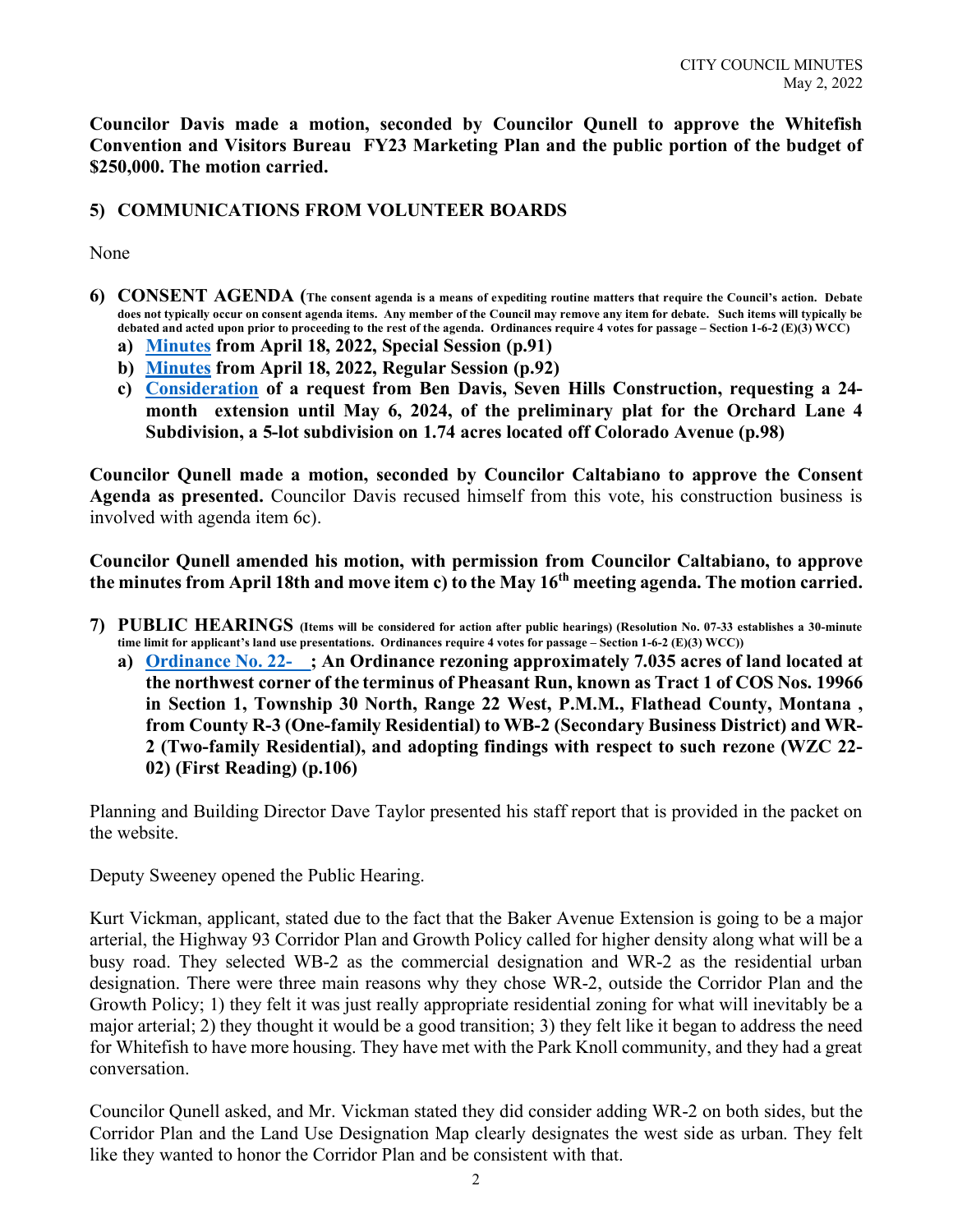Deputy Mayor Sweeney asked, and Mr. Vickman stated this particular parcel is sizable enough and is very dense with big trees to provide buffering.

Karen Giesy, 121 Park Knoll Lane, stated they had a very good meeting with Mr. Vickman, but she opposes the WR-2 zone designation. She proposes WR-1 in the back area and WR-2 in the front area. She stated currently there is not a valid traffic study in Whitefish; and there is a demand for single-family residences. She respectfully asks the Council to turn down this zone request and consider the future of Whitefish.

Rhonda Fitzgerald, 412 Lupfer Avenue, stated the applicant referred to the area along Baker Avenue as General Business District and that is not right. WB-3 is the General Business District, WB-2 is a Secondary Business District. For instance, retail is not an allowed use in the WB-2 District.

Adam Kincheloe, 90 Park Knoll Lane, owns the property south of this parcel. He agrees with Mrs. Giesy and thinks all of Park Knoll can get behind the blended zone with a WR-1 and WR-2. Development done smart is good. Everybody agrees we need more housing, but we need a little more consideration of how it is done.

David Hunt, 113 Park Knoll Lane, submitted a written document that is appended to the packet on the website and referred to it during his comments. He asks the Council to deny the WR-2 zoning as requested. It is not compatible with the adjacent properties bordering on the west or south.

Councilor Caltabiano addressed Mr. Hunt, in their packet there was a written comment to the Planning Board, he asked if Mr. Hunt raised the same comments that are being commented on tonight? Mr. Hunt said some, but he has added several as he spoke towards tonight.

Mayre Flowers, Citizens for a Better Flathead, 135 South Main, Kalispell, for the record would like to note that there was not access to this agenda item to prepare comments. She referred to comments that Council has heard from Michelle Tafoya, representing the South Whitefish Neighborhood Association, arguing that the changes to the zoning that were made to the Land Use Map were not made in accordance with the Growth Policy. She thinks the process could be improved. She encourages the Council to send this back to the developer and the neighbors. Council has the desire to provide housing for our community but do it in a way that respects the current neighborhood character. She asks the Council to spend time looking at the alternative findings. This is being proposed as a zone change because of the annexation, but this has much more long-term ramifications in terms of the future development. She does not think it is fair to ask the neighborhood to wait on promises. The developer and the neighborhood need more fair predictability and she thinks by sending this back and really encouraging the developer and the neighbors to see if they can come up with a compromise would be the appropriate solution.

Deputy Mayor Sweeney clarified that the information was provided on the website, the Council was able to review the information to prepare for the meeting.

Deputy Mayor Sweeney closed the Public Hearing and turned the matter over to the Council for their consideration.

Discussion followed between Councilor and staff; a traffic study is not required during zone designation; typically, arterials have commercial properties then high density and lower density as you get further towards the suburban densities.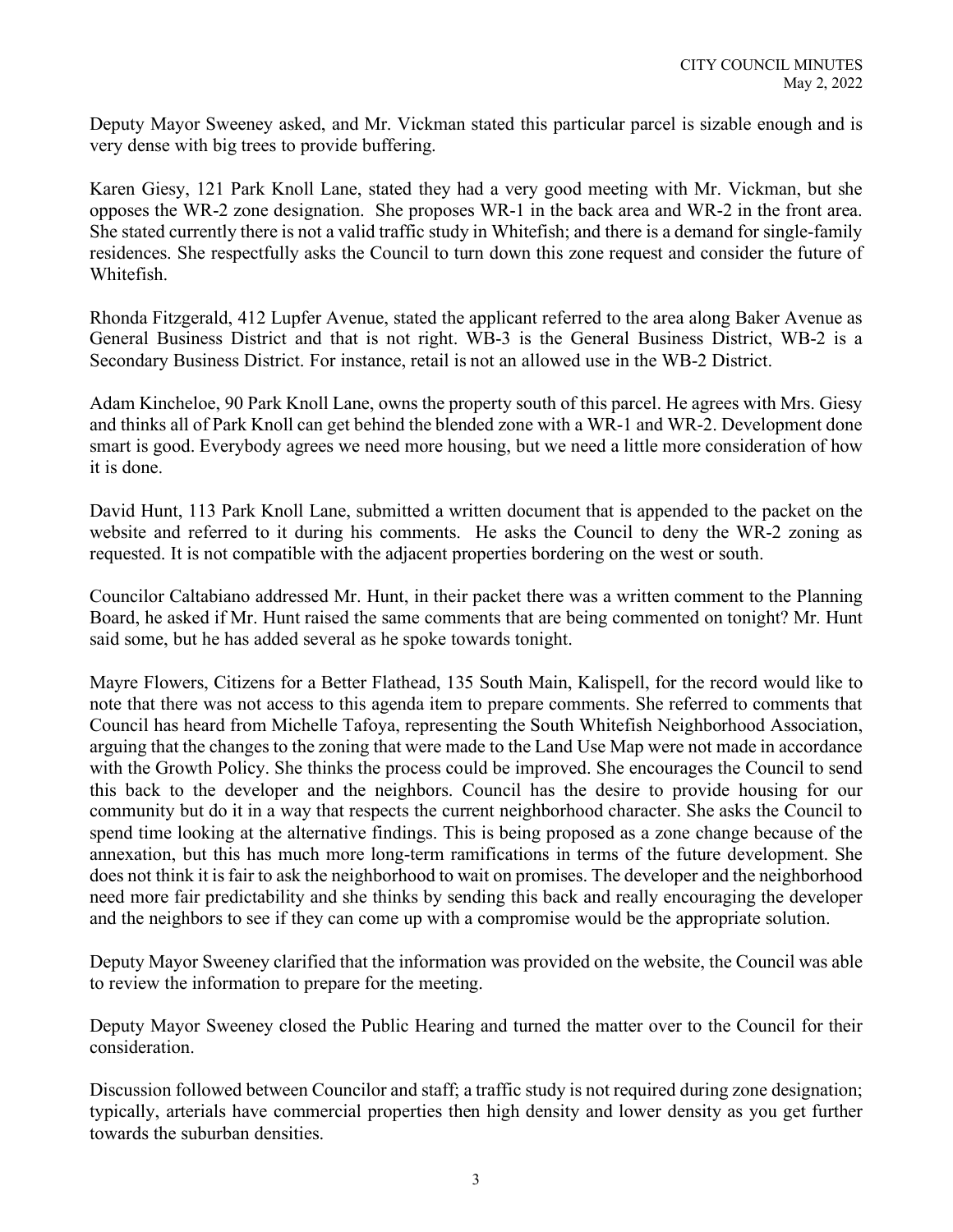**Councilor Caltabiano made a motion, seconded by Councilor Davis to postpone this item to the May 16, 2022, and to leave the Public Hearing open. The motion to postpone carried.** 

**b) [Ordinance No. 22-06](https://cityofwhitefishmt.sharepoint.com/:b:/g/documents/Ea7xlRyQr9VEvZbZtmmFaeQBciVeN_MQ6URNcThP9N0tMw?e=5XgiSN); An Ordinance amending Zoning Regulations Title 11, Chapter 2, Article A (WA Agricultural District), Article B (WCR Country Residential District), Article C (WSR Suburban Residential District), Article D (WER Estate Residential District), Article E (WLR One-Family Limited Residential District), Article F (WR-1 One-Family Residential District), Article G (WR-2 Two-Family Residential District), Article H (WR-3 Low-Density Multi-Family Residential District), Article I (WR-4 High-Density Multi-Family Residential District); Chapter 3, Section 1 (Accessory Apartments); and Chapter 9, Section 2 (Definitions), of the Whitefish City Code (WZTA 22-04) (First Reading) POSTPONED FROM 4/4/2022 PUBLIC HEARING CLOSED (p.159)**

Director Taylor reported there was a public hearing before the Council on April 4th. The Council then wanted to see further changes at a work session on April 18<sup>th</sup>. Out of that work session, Council asked Councilors Sweeney and Davis to work with staff to pull together a common draft between the conflicting ordinances. The minor changes that came forth since the last draft would be:

- Voluntary local resident deed restriction to lease with twelve-month leases for at least five years, which gains the following incentives: No additional parking requirement for ADU, ADUs can go up to 800 square feet (standard ADU remains 600 square feet), and eligibility for additional Legacy Homes Program incentives which could include impact and building permit fee reimbursement depending on funding.
- Both deed restricted and standard ADU's would be permitted and allowed to be rented without restriction in residential districts as long as they meet zoning requirements, which would include review of conformance with a future Design Guidelines and Best Practices. A requirement for no stairs in the front of the primary unit unless pre-existing was added, and maximum roof heights for detached ADU's would increase to 26' to allow for matching steeper pitched roofs while setting a two-story limitation.

Staff received 20 letters of support for the changes to the ADU regulations, there were two letters opposed and another that was concerned about eliminating the parking requirement.

Discussion followed between Council and staff; 11-3-1H addresses the property owner will receive incentives if they opt to place a deed restriction on their property for long-term lease with a minimum of 12 months for 5 years; either unit can be rented, the ADU would always have to have the deed restriction.

**Councilor Caltabiano made a motion, seconded by Councilor Qunell to approve WZTA 22-06, the Findings of Fact in Exhibit B and the language in Exhibit A as recommended by staff and by the Planning Board.** 

**Deputy Mayor Sweeney made a motion to amend the requirements that if a participant in this program wants to rent both dwellings, both must be rented for 12-months minimum. The motion failed for a lack of a second.** 

**Councilor Caltabiano made a motion to add an amendment 11-3-1-H-4 to read** *Property owners with existing ADUs, or property owners that have a valid conditional use permit for an ADU, who choose to enter into twelve-month minimum long-term leases for local residents and are willing to place a deed restriction on the property for a minimum of five (5) years that the ADU must be leased for a minimum of twelve months to a local resident may have the deed restriction that prevents the*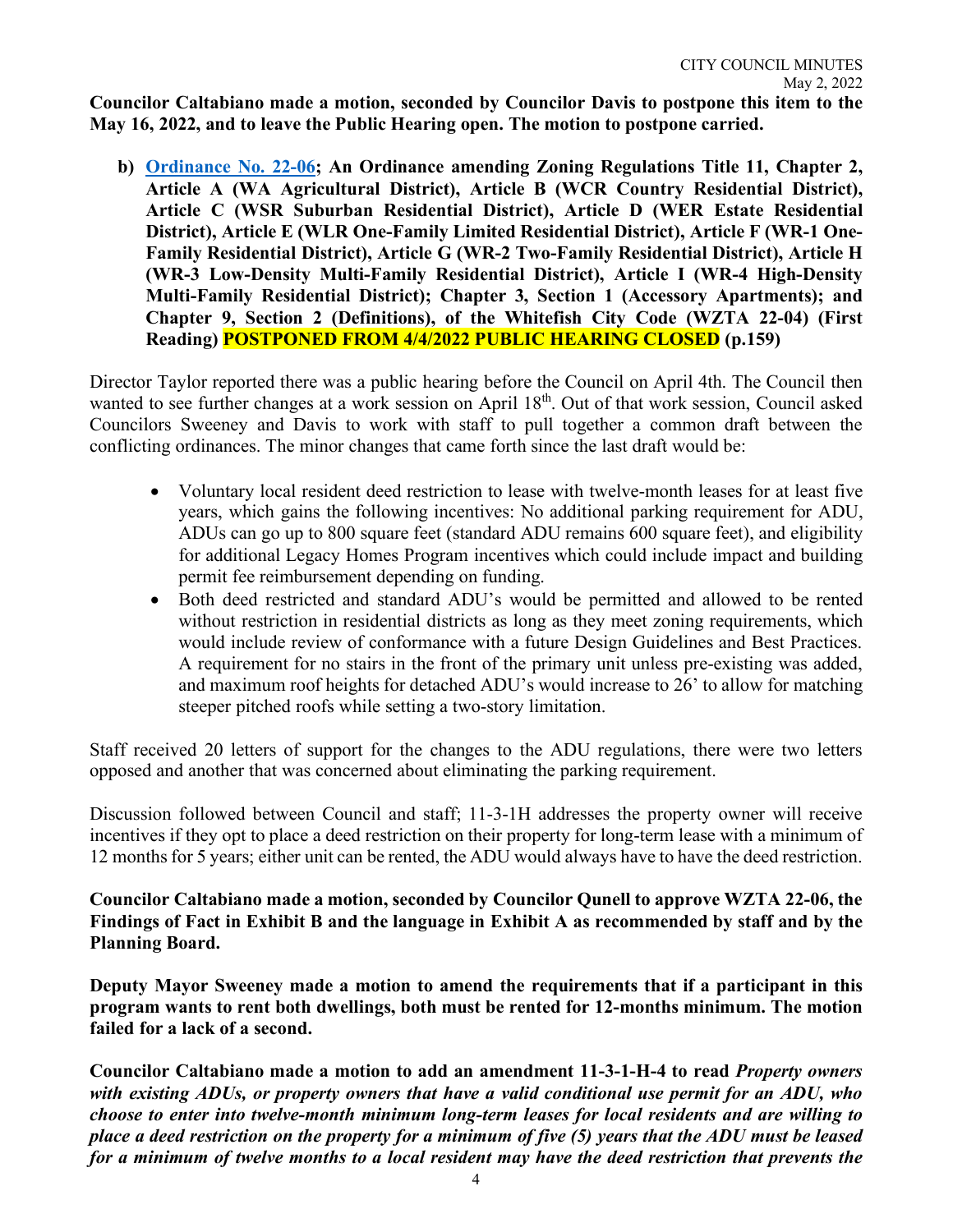*rental or lease of the accessory dwelling if the owner does not maintain permanent residence of the primary dwelling immediately removed.* Councilor Caltabiano stated his intent is to provide the same incentives for existing ADUs. Directory Taylor stated the existing ADUs are deed restricted. That deed restriction is recorded and cannot be removed without the City signing off. One incentive might be to join this program for 12-month long term leases then the City will sign off to remove the existing deed restriction. This would remove the restriction requiring the property owner to live in the main unit. **The motion to amend failed for a lack of a second.** 

Councilor Qunell stated it is time to move this forward. Councilor Davis supports this ordinance; this is an important change that we need to pass. The community needs help and housing, and this is an important piece of that puzzle.

## **The original motion to approve, without amendments carried.**

**c) [Ordinance No. 22-\\_\\_;](https://cityofwhitefishmt.sharepoint.com/:b:/g/documents/ETmbzhtLsctKqEOFbG8T7UcBih0y0F-bVVRgubZ-si4Zig?e=ETTau9) An Ordinance amending the Whitefish City Code to add Article Y, Chapter 2, Title 11 to establish the WB-T zoning district (Business Transitional District), as an implementation of the Highway 93 South Corridor Plan (WZTA 22-01) (First Reading) (p.295)**

Director Taylor presented his staff report that is provided in the packet on the website.

Deputy Mayor Sweeney opened the Public Hearing.

Mayre Flowers, Citizens for a Better Flathead, handed written comments to the Council that are appended to the packet. They are not able to support what should be the City's clear vision for housing south of Hwy 40 and not the policy before them. They feel it allows for inappropriate commercial development down Highway 93 and only calling for housing behind this commercial. She encourages to keep the public hearing open and to continue to work and articulate the vision for the housing that this community would support.

Nathan Dugan, 937 Kalispell Avenue, via Webex, is a little bit concerned when talking about putting Silverbrook like developments out in this area. This is over two miles from the downtown core. There is very large amount of land between this space and the downtown. He questions if we really do care about traffic, and the environment. He worries we are looking at this as an easy place to put housing, while forgetting about our climate goals and not planning well for the future in that regard. We should be using our land efficiently and effectively.

There being no further public comment, Deputy Mayor Sweeney Closed the Public Hearing and turned the matters over to the Council for their consideration.

**Councilor Caltabiano made a motion to approve WZTA 22-01, the Findings of Fact in Exhibit B and language in Exhibit A as recommended by the Whitefish Planning Board on January 20, 2022, and further amended and refined by the City Council and staff. The motion failed due to a lack of a second.** 

**Councilor Qunell made a motion, seconded by Councilor Davis to postpone indefinitely Ordinance 22-\_\_; An Ordinance to add Article Y, Chapter 2, Title 11 to establish a WB-T zoning district.**  Councilor Davis stated he struggles really hard with this; he does not know intuitively how to make it better. **The motion to postpone indefinitely carried on a 3-1 vote with Councilor Caltabiano voting in opposition.**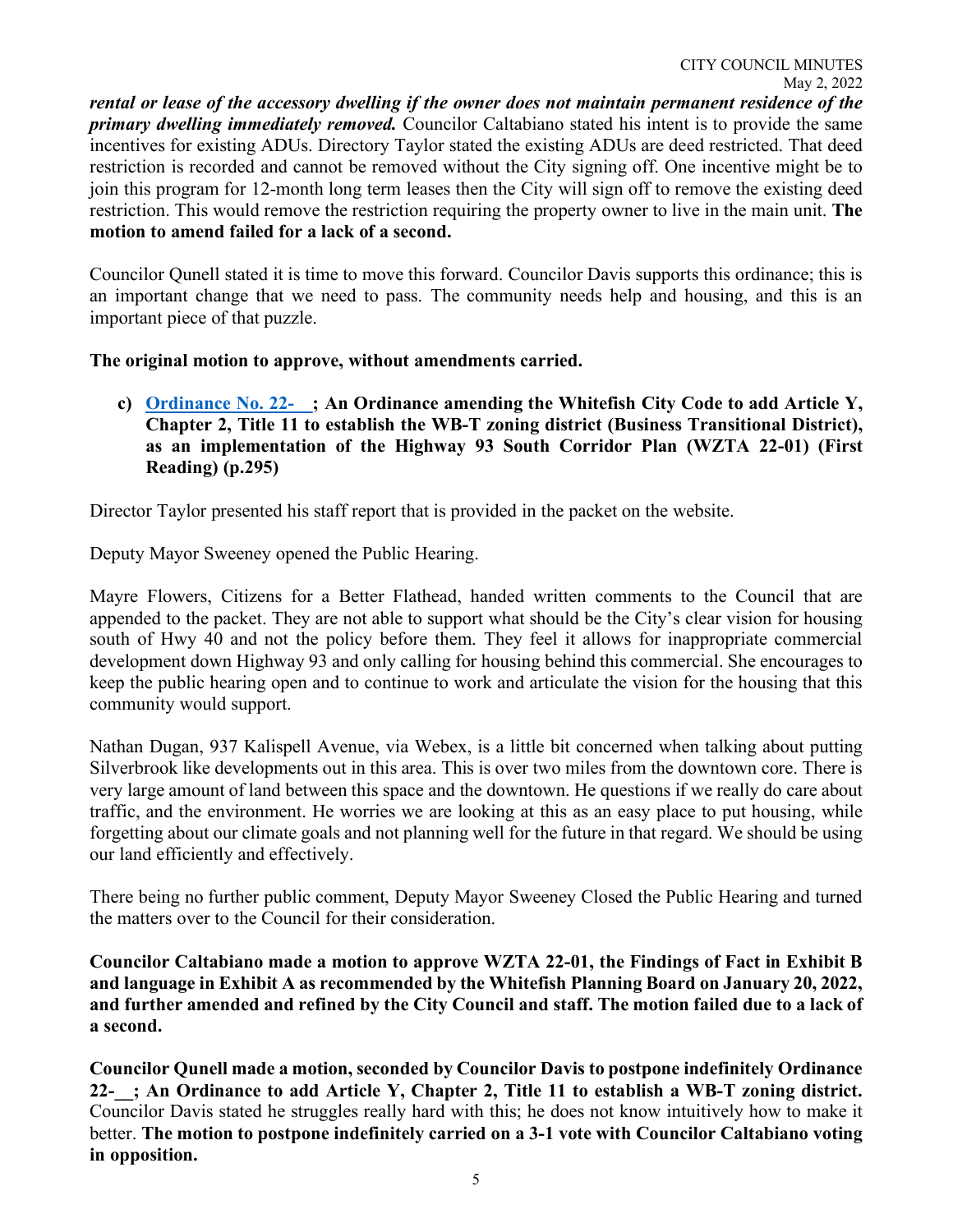## **d) [Resolution No. 22-0](https://cityofwhitefishmt.sharepoint.com/:b:/g/documents/EVCS6sejJFtNkyyrm_vlFDYBqsKXjhpKp7gwc3L6ygO6ag?e=u5wZ3k)9; A Resolution amending an agreement with Montana Waste Systems, d/b/a North Valley Refuse, for solid waste collection and disposal (p.371)**

City Manager Smith presented her staff report that is provided in the packet on the website.

Discussion followed between Council and staff; all residential locations will be required to have 96 gallon bear-proof container including those who currently share a 300-gallon container that is serviced in the alley and will now be required to roll their 96-gallon container to the curb for service. Residents who currently have a 96-gallon container will not be required to change their service location. Council has concerns with the logistics of curbside for those who are currently serviced in the alley.

Deputy Mayor Sweeney opened the Public Hearing.

Jay Wolf, 532 Second Street West, stated this is making town less affordable with the increased cost. He cannot think of a bear attack on people in Whitefish, Columbia Falls, Bigfork, or Kalispell in the city limits. We are in bear country that is the way it is. The quality of life for bears is going to improve but not for taxpayers with this whole thing.

Mayre Flowers, Citizens for a Better Flathead, applauds the City and the Public Works leadership in addressing this issue. It is time for the City to move forward with this. There are communities across the west that have put this in place, and they are safer, and the wildlife is safer. She urges the Council to move forward with approval of this contract.

Eric Wenham with Fish Wildlife and Parks stated it has been a long grueling battle. Last year, they knew of 19 individual bears that were in town on any given day, with multiple hundreds of incidents. They also had the grizzly bear on Fifth Avenue that killed chickens. Her name was Marah and has been removed at this point. However, four nights ago they had a radio collared grizzly bear walk down Fifth Avenue. This is a real deal. They have talked with the City Attorney at length about liabilities. He encourages the Council to look past the \$5.75 per month. It could be much higher in two months for a problem that is not going away and will need to be addressed as some point in time.

Councilor Davis asked, and Chad stated the new containers are Kodiak containers. The lid is lighter with a slide lock that can be pushed over to the side. These are a lot more user friendly than the older carts.

Charlie Duffy, 117 Park Knoll Lane, asked and Manager Smith stated there is generally a new container charge for the animal resistant. This is different because we are doing it citywide. The \$75 is taking the container and amortizing that over the period but also covers any repairs that might be needed.

Nathan Dugan, 937 Kalispell Avenue, lives a block from the river and has a 300-gallon container that is serviced in the alley. They are in favor of getting bear-resistant containers community-wide. He is sensitive to the price but views this as a small individual sacrifice for the greater good of the community. He would prefer to continue the service off the alley.

There being no further public comment, Deputy Mayor Sweeney closed the Public Hearing and turned the matters over to the Council for their consideration.

**Councilor Davis made a motion, seconded by Councilor Qunell to approve [Resolution No. 22-0](https://cityofwhitefishmt.sharepoint.com/:b:/g/documents/EVCS6sejJFtNkyyrm_vlFDYBqsKXjhpKp7gwc3L6ygO6ag?e=u5wZ3k)9.** Councilor Davis stated the cost and the extra difficulty of this is not lost on him. There are significant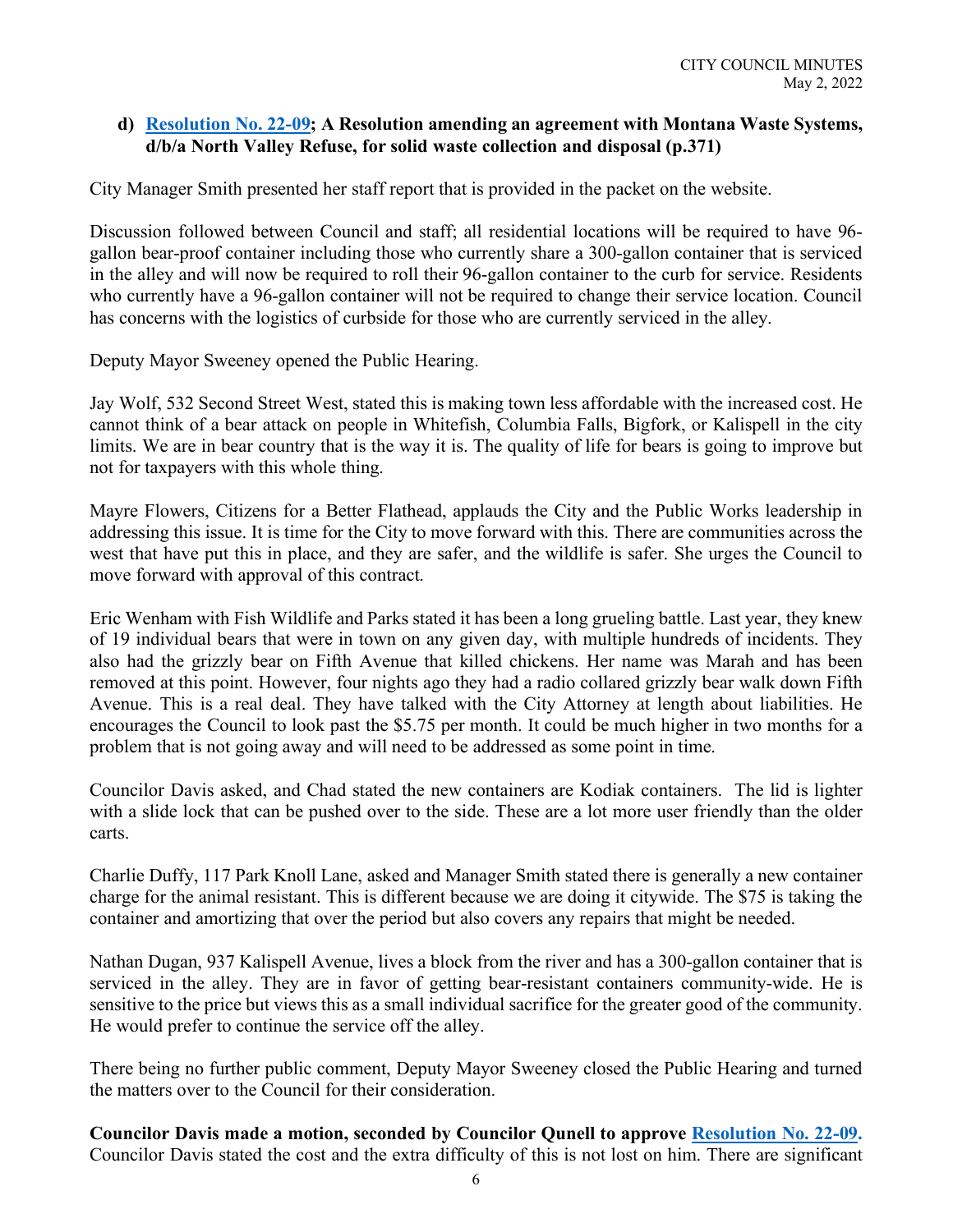# **The motion to approve carried.**

# **e) APPLICATION WAS PULLED BY THE APPLICANT**

# **8) COMMUNICATIONS FROM PUBLIC WORKS DIRECTOR**

**a) [Consideration](https://cityofwhitefishmt.sharepoint.com/:b:/g/documents/EQAZzztLfLtDniVPl1L2-xsBlG_jeBXYnT8fQwJwfiPLhw?e=dzGUwF) to award construction contract for Spokane Avenue Watermain Replacement Project (p.379)**

Public Works Director Workman presented his staff report that is provided in the packet on the website.

**Councilor Qunell made a motion, seconded by Councilor Caltabiano to award the construction contract to Sandry Construction in the amount of \$2,794,444. The motion carried.**

## **9) COMMUNICATIONS FROM CITY MANAGER**

**a) [Written report](https://cityofwhitefishmt.sharepoint.com/:b:/g/documents/Ecja2Ezg0ttBkkz4Ypr_0gkBzYXA_3-eNRG1alBixXJc3w?e=Izf3j8) enclosed with the packet. Questions from Mayor and Council? (p.386)**

None

# **b) Other items arising between April 27th through May 2nd**

Manager Smith reported that Amtrak will be resuming seven day a week service on the Empire Builder effective May 23rd. They are also looking at expanding service up to 160 new communities over the next 15 years to provide more inner-city passenger rail. She also reported Sobba Cycle is ceasing operations on June  $1<sup>st</sup>$  and will be vacating the premises by June  $30<sup>th</sup>$ . Staff will be working on looking for a new tenant for the parking structure retail space.

## **10) COMMUNICATIONS FROM MAYOR AND CITY COUNCILORS**

**a) Consideration of appointment to volunteer boards and committees not made during the Special Session preceding tonight's meeting**

Council Comments

Councilor Caltabiano reported he is excited about the ADU regulations that were passed tonight. He voted with mixed feelings about the animal resistant containers. He has concerns about the people who have expressed their concerns to him and people who were respecting the rules. He has heard concern about the fees, and concerns of the logistics. He commits personally to gift to 10 people, the first full year of difference on their fees \$5.97. And to Carolyn and Catherine, he will come to help pull their can out.

Councilor Qunell reminded people of the Whitefish Trail Challenge to help the trail earn money. For every mile that you put on the trail earns a dollar for the Whitefish Trail.

#### **11) ADJOURNMENT (Resolution 08-10 establishes 11:00 p.m. as end of meeting unless extended to 11:30 by majority)**

Deputy Mayor Sweeney adjourned the meeting at 10:31 p.m.